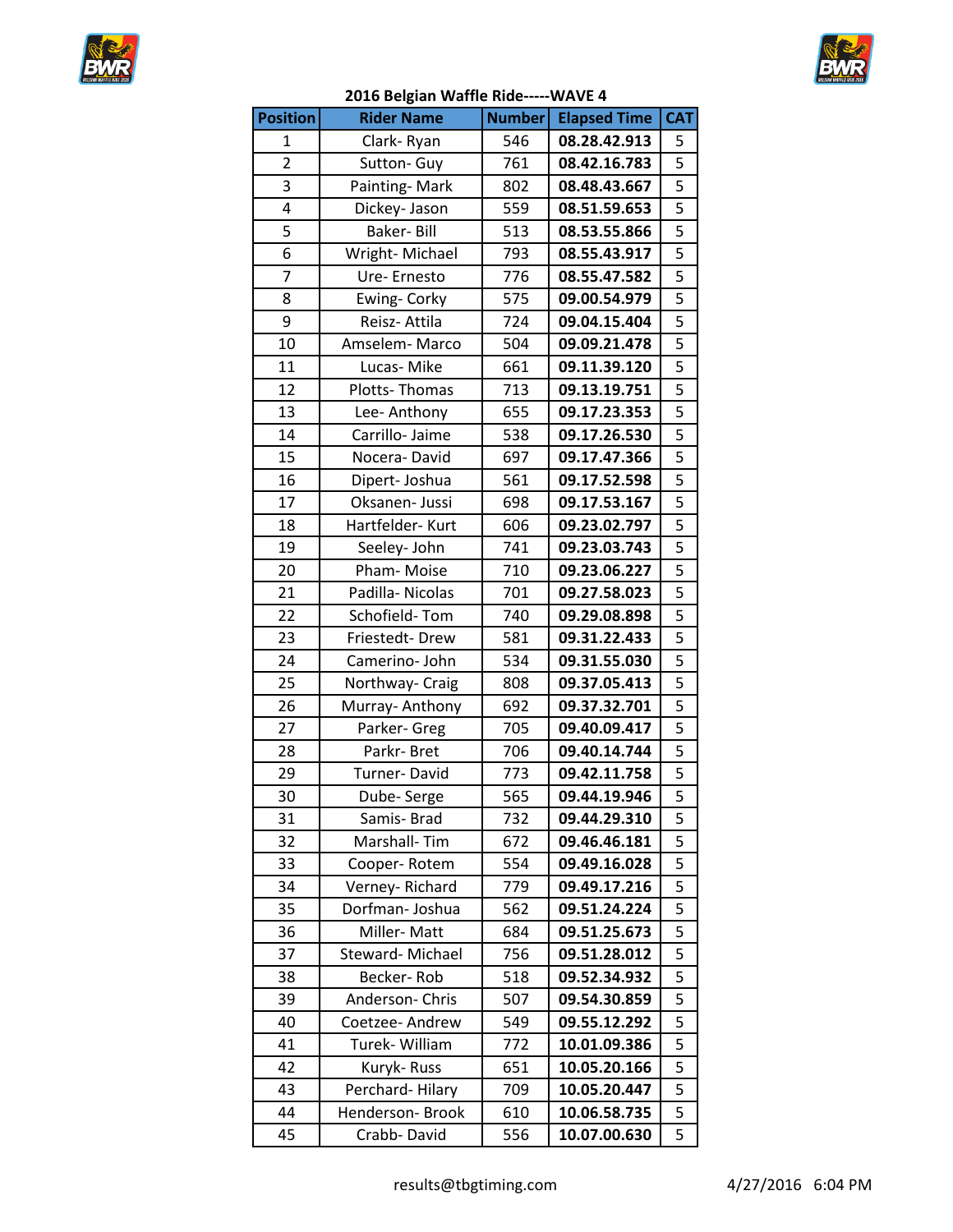



|                 | 2010 Deigian Wanne Mue- |               |                     |                         |
|-----------------|-------------------------|---------------|---------------------|-------------------------|
| <b>Position</b> | <b>Rider Name</b>       | <b>Number</b> | <b>Elapsed Time</b> | <b>CAT</b>              |
| 46              | Hernandez- Juan         | 613           | 10.07.04.234        | 5                       |
| 47              | Schmidt-Garret          | 739           | 10.07.46.427        | 5                       |
| 48              | Samp-Douglas            | 733           | 10.07.50.221        | 5                       |
| 49              | Schlapfer-Travis        | 737           | 10.08.40.575        | $\overline{5}$          |
| 50              | Steen- Jake             | 752           | 10.08.51.880        | $\overline{5}$          |
| 51              | Heinrich-Timothy        | 609           | 10.08.56.411        | $\overline{5}$          |
| 52              | Miller-Clayton          | 686           | 10.11.47.794        | $\overline{5}$          |
| 53              | Hull-David              | 622           | 10.11.48.223        | $\overline{\mathbf{5}}$ |
| 54              | Reed- Christopher       | 721           | 10.14.39.432        | 5                       |
| 55              | Macheel- Nils           | 666           | 10.14.42.585        | $\overline{5}$          |
| 56              | Hamman-Shane            | 602           | 10.15.58.437        | 5                       |
| 57              | Cantwell-Sol            | 536           | 10.16.09.064        | $\overline{\mathbf{5}}$ |
| 58              | Kalmijn- Jelger         | 633           | 10.16.10.646        | $\overline{5}$          |
| 59              | Minnick-Rick            | 687           | 10.17.23.326        | $\overline{5}$          |
| 60              | Guttilla-Lou            | 600           | 10.21.03.535        | 5                       |
| 61              | Curley-Terrence         | 804           | 10.21.03.551        | $\overline{5}$          |
| 62              | Ellis-Robert            | 571           | 10.21.13.361        | $\overline{5}$          |
| 63              | Tomin-Mike              | 766           | 10.21.25.087        | $\overline{5}$          |
| 64              | Hull-Alec               | 623           | 10.24.18.642        | $\overline{5}$          |
| 65              | Von Clemm- Peter        | 781           | 10.24.32.845        | $\overline{5}$          |
| 66              | Brousseau- Mathieu      | 530           | 10.26.22.678        | 5                       |
| 67              | Ernst-David             | 574           | 10.26.46.140        | $\overline{5}$          |
| 68              | Gomez-Andres            | 1080          | 10.28.05.661        | $\overline{5}$          |
| 69              | <b>Collins-Troy</b>     | 552           | 10.28.25.949        | $\overline{5}$          |
| 70              | Rosales-Rick            | 729           | 10.28.50.788        | $\overline{5}$          |
| 71              | Goffri-Shalom           | 591           | 10.29.35.060        |                         |
| 72              | Bernd-Eric              | 520           | 10.29.45.441        | $\overline{5}$          |
| 73              | Wanjoh-Daniel           | 784           | 10.31.56.081        | 5                       |
| 74              | Karstrom-Charlie        | 636           | 10.32.04.431        | $\overline{\mathbf{5}}$ |
| 75              | Kazan-Jeffrey           | 638           | 10.38.32.439        | $\overline{\mathbf{5}}$ |
| 76              | Knox-Kit                | 644           | 10.43.22.234        | 5                       |
| 77              | Kunkel- Kevin           | 650           | 10.47.58.431        | 5                       |
| 78              | Rodgers-Nigel           | 727           | 10.48.00.676        | 5                       |
| 79              | De Armas-Armando        | 800           | 10.49.53.966        | 5                       |
| 80              | Huot-Peter              | 624           | 10.50.07.286        | 5                       |
| 81              | Channell- Brian         | 541           | 10.50.17.850        | 5                       |
| 82              | Vargas- George          | 778           | 10.50.20.594        | 5                       |
| 83              | Brinderson-Chad         | 528           | 10.51.17.859        | 5                       |
| 84              | Tovar-Al                | 769           | 10.51.18.574        | 5                       |
| 85              | Michalis-Dennis         | 681           | 10.54.29.341        | 5                       |
| 86              | Gerber- Frank           | 584           | 10.56.36.572        | 5                       |
| 87              | Macgregor-Michael       | 665           | 10.56.38.832        | 5                       |
| 88              | Alvarez-Ramiro          | 503           | 10.57.12.366        | 5                       |
| 89              | Andersen-Lenny          | 506           | 10.57.12.913        | 5                       |
| 90              | Mogel-Bruce             | 688           | 10.57.13.217        | 5                       |
|                 |                         |               |                     |                         |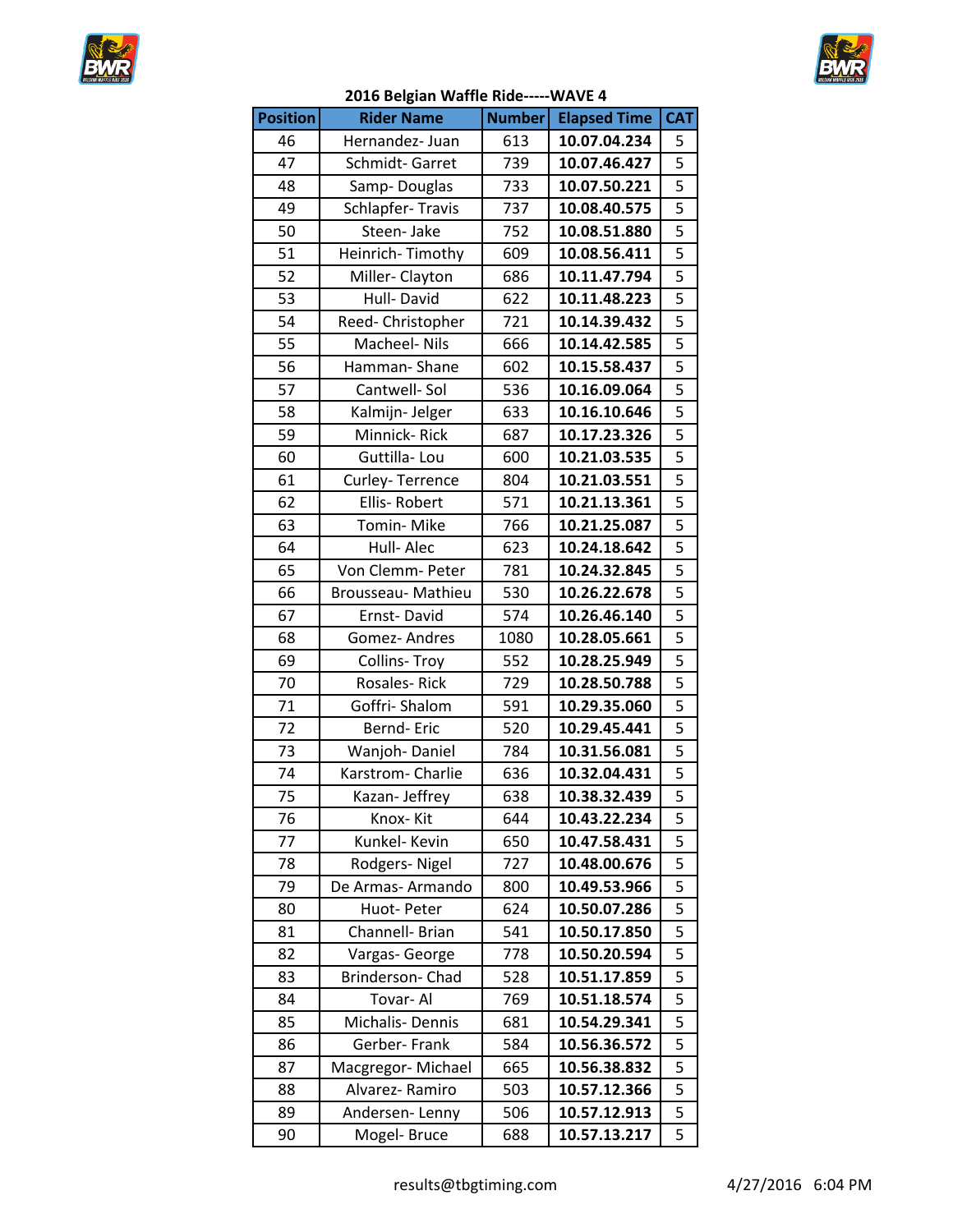



|                 | סבט טכוקומוו וועמוווכ ומטכ |               |                     |                         |
|-----------------|----------------------------|---------------|---------------------|-------------------------|
| <b>Position</b> | <b>Rider Name</b>          | <b>Number</b> | <b>Elapsed Time</b> | <b>CAT</b>              |
| 91              | Fischvogt-Ryan             | 578           | 10.59.00.666        | 5                       |
| 92              | Coleman-Gary               | 550           | 10.59.00.840        | $\overline{5}$          |
| 93              | Dieterman-Eric             | 560           | 10.59.04.933        | 5                       |
| 94              | Marquez-Fernando           | 671           | 11.01.23.220        | 5                       |
| 95              | Takens-Ronnie              | 763           | 11.01.37.246        |                         |
| 96              | Raedschelders- Koen        | 719           | 11.01.38.058        | $\overline{\mathbf{5}}$ |
| 97              | Shimomura- Craig           | 746           | 11.04.21.361        | 5                       |
| 98              | <b>Ballon-Antoine</b>      | 514           | 11.04.22.812        | 5                       |
| 99              | Palacios-Bob               | 702           | 11.04.43.767        | $\overline{5}$          |
| 100             | Sunukjian- Jason           | 760           | 11.05.26.498        | $\overline{5}$          |
| 101             | Szegvary-Thomas            | 762           | 11.06.03.646        | $\overline{\mathbf{5}}$ |
| 102             | Miesnieks-Matt             | 682           | 11.06.03.739        | $\overline{\mathbf{5}}$ |
| 103             | Kundrat-Paul               | 649           | 11.06.36.807        | 5                       |
| 104             | Goett-Brett                | 590           | 11.06.43.533        | 5                       |
| 105             | Palermo-Joe                | 703           | 11.07.39.613        | $\overline{5}$          |
| 106             | Myatlyuk-Andrey            | 695           | 11.09.34.346        | $\overline{5}$          |
| 107             | Harkins- Greg              | 605           | 11.09.38.273        | 5                       |
| 108             | Trost-Matthew              | 770           | 11.10.00.219        | $\overline{5}$          |
| 109             | Matsubayashi-James         | 673           | 11.10.16.772        | 5                       |
| 110             | Huys-Brad                  | 626           | 11.12.43.692        | 5                       |
| 111             | Hahn-James                 | 601           | 11.12.44.239        | $\overline{5}$          |
|                 |                            |               |                     | $\overline{5}$          |
| 112             | Huy-Joseph                 | 625           | 11.12.45.878        | 5                       |
| 113             | Del Rio-Raul               | 557           | 11.12.45.981        |                         |
| 114             | Stroot-Pierre              | 759           | 11.13.00.146        |                         |
| 115             | King-Donald                | 643           | 11.20.58.588        | $\overline{5}$          |
| 116             | Bravo- James               | 803           | 11.21.10.878        | 5                       |
| 117             | Pinkerton-Scott            | 711           | 11.21.39.308        | 5                       |
| 118             | Thompson-Scott             | 765           | 11.22.04.282        | 5                       |
| 119             | <b>Watson-Bruce</b>        | 785           | 11.22.04.469        | $\overline{\mathbf{5}}$ |
| 120             | Jardine- Curt              | 628           | 11.22.06.374        | $\overline{5}$          |
| 121             | Agar-Dale                  | 501           | 11.26.35.431        | 5                       |
| 122             | Rushworth-Martin           | 806           | 11.27.25.458        | 5                       |
| 123             | Langley-Matt               | 654           | 11.27.25.675        | 5                       |
| 124             | Top-Ilya                   | 767           | 11.27.28.256        | 5                       |
| 125             | Wiberg-John                | 789           | 11.27.31.429        | 5                       |
| 126             | Eberhardt-Karl             | 569           | 11.27.40.231        | 5                       |
| 127             | Dutton- Guy                | 567           | 11.28.24.774        | 5                       |
| 128             | Sanders-James              | 734           | 11.28.26.280        | 5                       |
| 129             | Hodges-Michael             | 616           | 11.29.08.118        | 5                       |
| 130             | Hollister- Corey           | 619           | 11.29.28.965        | 5                       |
| 131             | Purdy-Billy                | 718           | 11.29.30.198        | 5                       |
| 132             | Vickry-Donn                | 780           | 11.29.32.318        | 5                       |
| 133             | Hertz- Greg                | 614           | 11.29.44.786        | 5                       |
| 134             | Patel- Kam                 | 707           | 11.31.18.707        | 5                       |
| 135             | Sarbacker-Eric             | 736           | 11.31.26.196        | 5                       |
|                 |                            |               |                     |                         |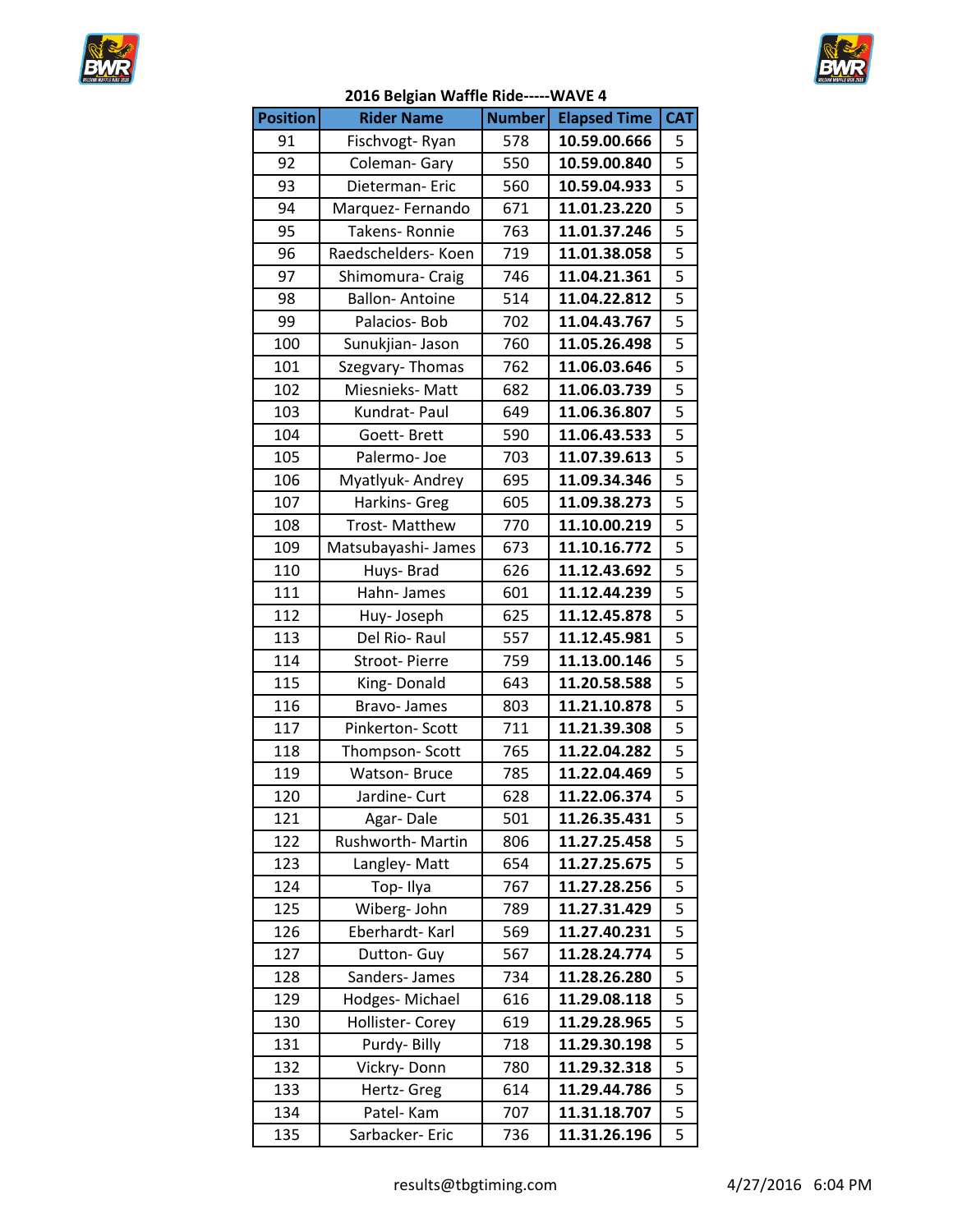



|                 | 2016 Belgian Wallie Kide-----WAVE 4 |               |                     |                         |
|-----------------|-------------------------------------|---------------|---------------------|-------------------------|
| <b>Position</b> | <b>Rider Name</b>                   | <b>Number</b> | <b>Elapsed Time</b> | <b>CAT</b>              |
| 136             | Shatto-Mitch                        | 742           | 11.31.31.937        | 5                       |
| 137             | Kerrigan-Michael                    | 640           | 11.34.26.450        | 5                       |
| 138             | Leslie- Phillip                     | 657           | 11.34.30.702        | $\overline{5}$          |
| 139             | Reid-Eric                           | 723           | 11.34.30.715        | 5                       |
| 140             | Lykins-Rob                          | 662           | 11.35.06.796        | 5                       |
| 141             | Williams- John                      | 792           | 11.36.12.430        | $\overline{5}$          |
| 142             | Blakely- John                       | 524           | 11.36.13.489        | 5                       |
| 143             | <b>Biggs-Steve</b>                  | 523           | 11.37.51.170        | 5                       |
| 144             | Hofmeyr- Jan                        | 617           | 11.38.50.703        |                         |
| 145             | Mclean-Ivan                         | 678           | 11.38.50.979        | $\overline{5}$          |
| 146             | Rhodes-Stephen                      | 799           | 11.39.28.255        | 5                       |
| 147             | Chavez- Carlos                      | 542           | 11.40.55.876        | $\overline{5}$          |
| 148             | <b>Giron-Andres</b>                 | 588           | 11.41.41.430        | $\overline{5}$          |
| 149             | Sternberg Jr- Victor                | 753           | 11.46.43.229        | $\overline{5}$          |
| 150             | Chung-Hugh                          | 545           | 11.46.49.555        | $\overline{5}$          |
| 151             | Kim-David                           | 642           | 11.46.51.106        | $\overline{\mathbf{5}}$ |
| 152             | Spennato-Raffaele                   | 750           | 11.47.01.734        | 5                       |
| 153             | Sigua- Jeffrey                      | 747           | 11.47.23.580        | 5                       |
| 154             | Louie- Allen                        | 659           | 11.50.25.808        | $\overline{5}$          |
| 155             | Hernandez- Erick                    | 612           | 11.50.26.891        | $\overline{5}$          |
| 156             | Mark-Jason                          | 670           | 11.50.29.111        | 5                       |
| 157             | Fuller-Sheldon                      | 583           | 11.51.37.418        | $\overline{5}$          |
| 158             | Colford-Steve                       | 551           | 11.52.43.070        | 5                       |
| 159             | Finley-Sean                         | 577           | 11.53.54.714        | 5                       |
| 160             | Cody- Quinn                         | 548           | 11.53.56.432        | $\overline{5}$          |
| 161             | Ikemoto-Mitchell                    | 627           | 11.53.58.337        | $\overline{\mathbf{5}}$ |
| 162             | Hirschinger-Rich                    | 615           | 11.53.59.855        | 5                       |
| 163             | Wright-Jason                        | 805           | 11.54.07.092        |                         |
| 164             | Kummer-Jason                        | 648           | 11.55.09.805        | $\overline{\mathbf{5}}$ |
| 165             | Gust-Jeffrey                        | 599           | 11.55.10.152        | 5                       |
| 166             | Mandichak- Joseph                   | 668           | 11.57.56.132        | 5                       |
| 167             | Tucker-James                        | 771           | 12.01.29.773        | 5                       |
| 168             | Puente Jr-David                     | 717           | 12.01.33.598        | 5                       |
| 169             | Chilcote-Marc                       | 543           | 12.01.36.480        | 5                       |
| 170             | Pulley- Kyle                        | 801           | 12.03.36.204        | 5                       |
| 171             | Mollinedo-Eric                      | 689           | 12.05.37.254        | 5                       |
| 172             | <b>Wells-Kris</b>                   | 786           | 12.08.46.347        | 5                       |
| 173             | Gordon-Cameron                      | 595           | 12.15.37.483        | 5                       |
| 174             | <b>Clement-Mark</b>                 | 547           | 12.22.14.483        | 5                       |
| 175             | Hanson-Douglas                      | 603           | 12.22.14.483        | 5                       |
| 176             | Gerster-Eric                        | 586           | 12.26.26.483        | 5                       |
| 177             | Bedell-David                        | 519           | 12.26.26.483        | 5                       |
| 178             | Pinnell- William                    | 712           | 17.09.55.389        | 5                       |
| <b>DNF</b>      | Andersen-Andrew                     | 505           | --.--               | 5                       |
| <b>DNF</b>      | Bertrand-Doug                       | 521           | --.--               | 5                       |
|                 |                                     |               |                     |                         |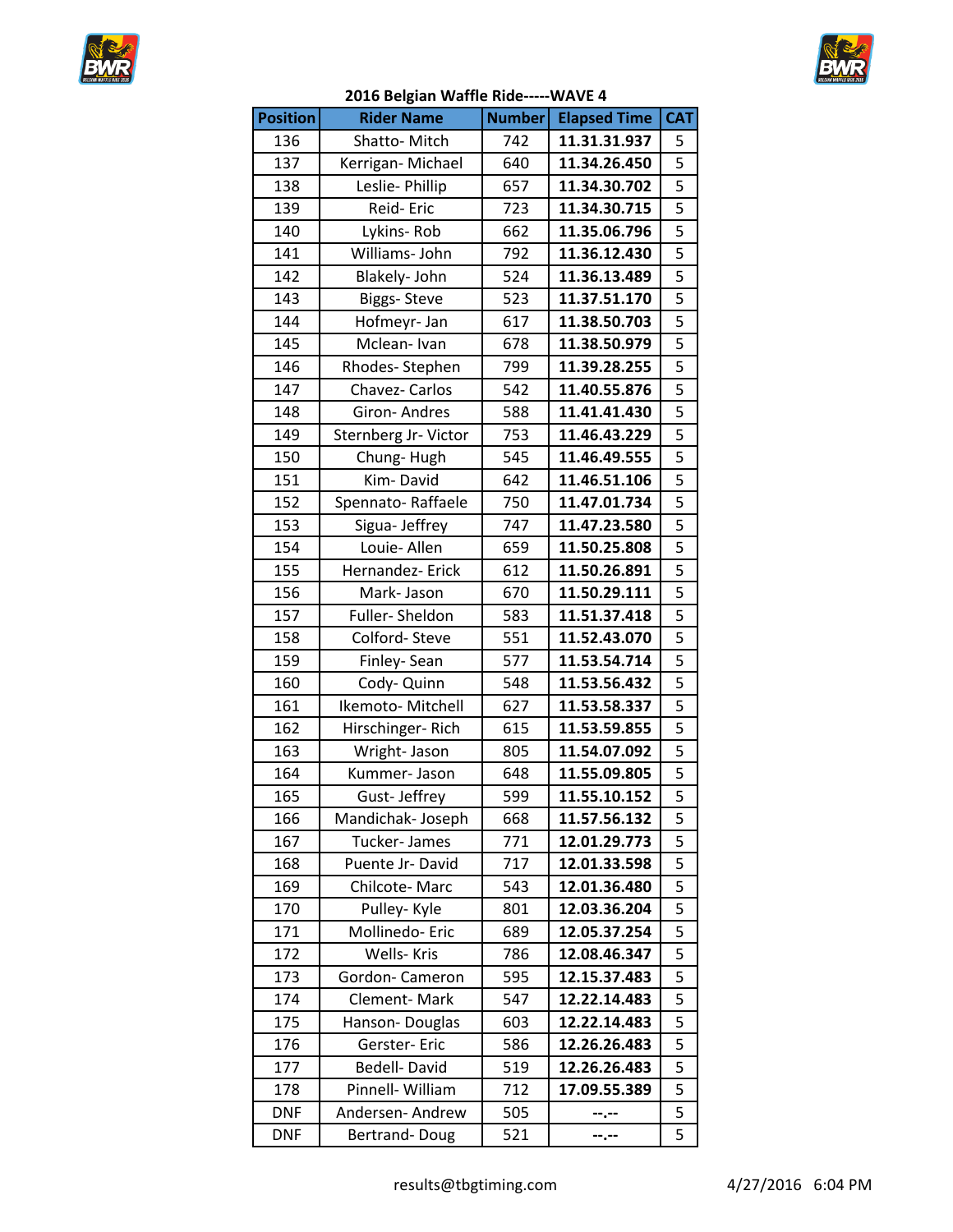



|                 | בסדה הכוצומוו ממטווב ויומכ- |               |                     |                |
|-----------------|-----------------------------|---------------|---------------------|----------------|
| <b>Position</b> | <b>Rider Name</b>           | <b>Number</b> | <b>Elapsed Time</b> | <b>CAT</b>     |
| <b>DNF</b>      | Biessmann-Max               | 522           |                     | 5              |
| <b>DNF</b>      | Bresee- John                | 527           | --.--               | 5              |
| <b>DNF</b>      | Brolaski-Mark               | 529           | $- - - - -$         | 5              |
| <b>DNF</b>      | Brown-Robert                | 532           | 12.11.34.589        | 5              |
| <b>DNF</b>      | Cabanday-Orlando            | 533           | --.--               | 5              |
| <b>DNF</b>      | Dos Anjos-Renato            | 563           | --.--               | 5              |
| <b>DNF</b>      | Duong-Nhattrieu             | 566           | 11.11.18.658        | 5              |
| <b>DNF</b>      | <b>Ekwall-Shane</b>         | 570           | 04.46.47.065        | 5              |
| <b>DNF</b>      | Ewing-Todd                  | 798           | 08.00.47.116        | 5              |
| <b>DNF</b>      | Fernald-Eric                | 576           | --.--               | 5              |
| <b>DNF</b>      | Frasso-Chris                | 580           | 05.52.08.962        | 5              |
| <b>DNF</b>      | Linstorm-Rodd               | 593           | 05.30.27.639        | $\overline{5}$ |
| <b>DNF</b>      |                             | 597           | 06.18.10.844        | 5              |
|                 | Gregg-Stuart                |               |                     |                |
| <b>DNF</b>      | Gressler-Eric               | 598           | --.--               | 5              |
| <b>DNF</b>      | Huizar- Jimmy               | 621           | 10.13.21.699        | 5              |
| <b>DNF</b>      | Javier- Joel                | 630           | 06.26.30.620        | 5              |
| <b>DNF</b>      | Johnson-Doug                | 632           | 06.56.42.483        | 5              |
| <b>DNF</b>      | Kann-Simon                  | 635           | --.--               | 5              |
| <b>DNF</b>      | Kuster-Steve                | 652           | 05.26.58.624        | 5              |
| <b>DNF</b>      | Lovat-David                 | 660           | --.--               | 5              |
| <b>DNF</b>      | Mann-Rod                    | 669           | --.--               | 5              |
| <b>DNF</b>      | Nguyen-Hung                 | 696           | 07.34.17.901        | 5              |
| <b>DNF</b>      | Okubo- Justin               | 699           | 10.49.20.091        | 5              |
| <b>DNF</b>      | Orozco-Sergio               | 700           | --.--               | 5              |
| <b>DNF</b>      | Rinaldi-Mark                | 725           | 06.36.22.337        | 5              |
| <b>DNF</b>      | Ritzema-Marc                | 726           | 05.30.29.911        | 5              |
| <b>DNF</b>      | Rose-John                   | 730           | --.--               | 5              |
| <b>DNF</b>      | <b>Runnalls- Craig</b>      | 731           | 05.06.48.742        | 5              |
| <b>DNF</b>      | Schlefstein- Casey          | 738           | $- - - - -$         | 5              |
| <b>DNF</b>      | Shedroff-Joel               | 743           | --.--               | 5              |
| <b>DNF</b>      | Sheehan-David               | 744           | 06.54.32.580        | 5              |
| <b>DNF</b>      | Sofen-Mike                  | 749           | --.--               | 5              |
| <b>DNF</b>      | Stevanus- Jeff              | 754           | 10.13.20.848        | 5              |
| <b>DNF</b>      | Umbarger-Michael            | 775           | --.--               | 5              |
| <b>DNF</b>      | Walker-Hugo                 | 782           | --.--               | 5              |
| <b>DNF</b>      | Walter-Steven               | 783           | --.--               | 5              |
| <b>DNF</b>      | Wiggins- Andrew             | 790           | 06.45.13.405        | 5              |
| <b>DNF</b>      | Yates-Robert                | 794           | 06.56.41.703        | 5              |
| <b>DNF</b>      | Zamora-Mario                | 795           | 05.30.32.228        | 5              |
| <b>DNF</b>      | Zorniak- Michael            | 797           |                     | 5              |
| <b>DNF</b>      |                             |               | --.--               | 5              |
|                 | Richter-Eric                | 807           | 05.06.45.644        |                |
| <b>DNF</b>      | Miller- Jim                 | 683           | --.--               | 5              |
| <b>DNS</b>      | Gohr-Travis                 | 592           | --.--               | 5              |
| <b>DNS</b>      | Anthony-Loren               | 508           | --.--               | 5              |
| <b>DNS</b>      | Armbruster-Tadd             | 509           | --.--               | 5              |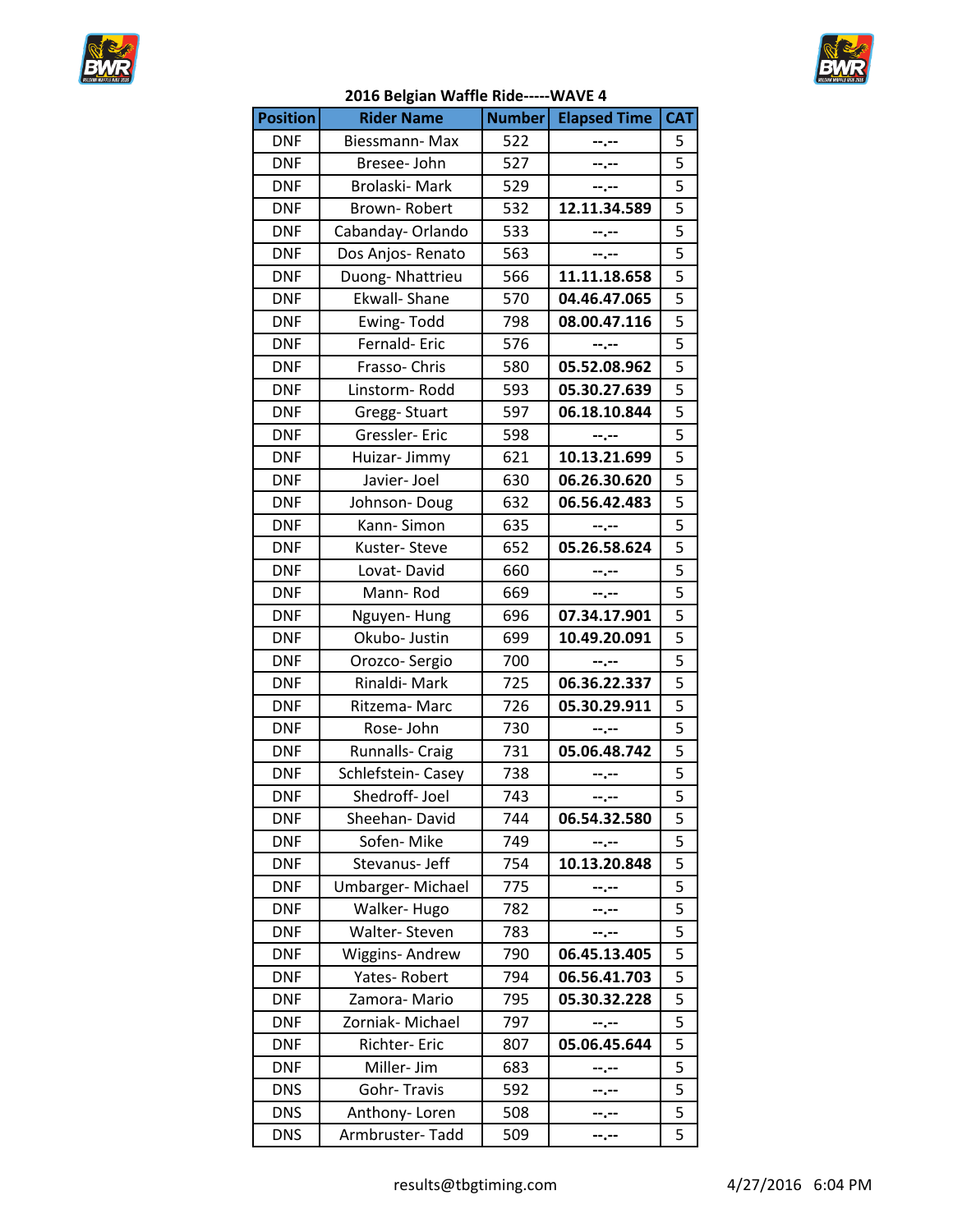



|                 | בטבט טכוגומוו וואמוווכ ווועכ |               |                     |            |
|-----------------|------------------------------|---------------|---------------------|------------|
| <b>Position</b> | <b>Rider Name</b>            | <b>Number</b> | <b>Elapsed Time</b> | <b>CAT</b> |
| <b>DNS</b>      | Krevor-Alex                  | 646           |                     | 5          |
| <b>DNS</b>      | Wendt-Troy                   | 787           | --.--               | 5          |
| <b>DNS</b>      | Merrill-Tyler                | 680           | --.--               | 5          |
| <b>DNS</b>      | Sheridan- John               | 745           | --.--               | 5          |
| <b>DNS</b>      | Johnson-Travis               | 631           | --.--               | 5          |
| <b>DNS</b>      | Landers-Drew                 | 653           | --.--               | 5          |
| <b>DNS</b>      | Fugitt-Jon                   | 582           | --.--               | 5          |
| <b>DNS</b>      | Wills- Kyle                  | 465           | --.--               | 4          |
| <b>DNS</b>      | Danielson-Jacob              | 809           | --.--               | 5          |
| <b>DNS</b>      | Brown-Chris                  | 531           | --.--               | 5          |
| <b>DNS</b>      | Pellham-Wayne                | 708           | --.--               | 5          |
| <b>DNS</b>      | Mcginnis-Pat                 | 677           | --.--               | 5          |
| <b>DNS</b>      | Macfarlane- Ian              | 664           | --.--               | 5          |
| <b>DNS</b>      | Kalvelage-Eric               | 634           | --.--               | 5          |
| <b>DNS</b>      | Levitsky-Boris               | 658           | --.--               | 5          |
| <b>DNS</b>      | Baumgart-William             | 516           | --.--               | 5          |
| <b>DNS</b>      | Hazeltine- Jeffrey           | 608           | --.--               | 5          |
| <b>DNS</b>      | Banning-William              | 515           | --.--               | 5          |
| <b>DNS</b>      | Christenson- Eric            | 544           | --.--               | 5          |
| <b>DNS</b>      | Graves-Travis                | 596           | --.--               | 5          |
| <b>DNS</b>      | Eagleton-Scotty              | 568           |                     | 5          |
| <b>DNS</b>      | M Iller- Byron               | 663           | --.--               | 5          |
| <b>DNS</b>      | Boggs- Jeremy                | 525           | --.--               | 5          |
| <b>DNS</b>      | Holcomb- Greg                | 618           | --.--               | 5          |
| <b>DNS</b>      | Miller-Kevin                 | 685           | --.--               | 5          |
| <b>DNS</b>      | Musselman-Brandon            | 694           |                     | 5          |
| <b>DNS</b>      | Hayden-Nicholas              | 607           | --.--               | 5          |
| <b>DNS</b>      | Tang-Kevin                   | 764           | --.--               | 5          |
| <b>DNS</b>      | Rodriguez-Ricardo            | 728           | --.--               | 5          |
| <b>DNS</b>      | Jasper-Aaron                 | 629           |                     | 5          |
| <b>DNS</b>      | Gonzalez-Esteban             | 594           | --.--               | 5          |
| <b>DNS</b>      | Murtha-Doug                  | 693           |                     | 5          |
| <b>DNS</b>      | Rauhala- Kristian            | 720           |                     | 5          |
| <b>DNS</b>      | Assoum-Mounah                | 511           |                     | 5          |
| <b>DNS</b>      | Santel- Steve                | 735           | --.--               | 5          |
| <b>DNS</b>      | Skowronski- Mark             | 748           | --.--               | 5          |
| <b>DNS</b>      | Mcmurtrey-Gary               | 679           |                     | 5          |
| <b>DNS</b>      | Glenn-Jamieson               | 589           |                     | 5          |
| <b>DNS</b>      | English-Don                  | 573           |                     | 5          |
| <b>DNS</b>      | Bortels- Kurt                | 526           | --.--               | 5          |
| <b>DNS</b>      | Kassan-Rob                   | 637           | --.--               | 5          |
| <b>DNS</b>      | Reiche- Greg                 | 722           | --.--               | 5          |
| <b>DNS</b>      | Castleberry- Jay             | 539           |                     | 5          |
| <b>DNS</b>      | Baca-Marco                   | 512           | ……                  | 5          |
| <b>DNS</b>      | Parcells-Tj                  | 704           | --.--               | 5          |